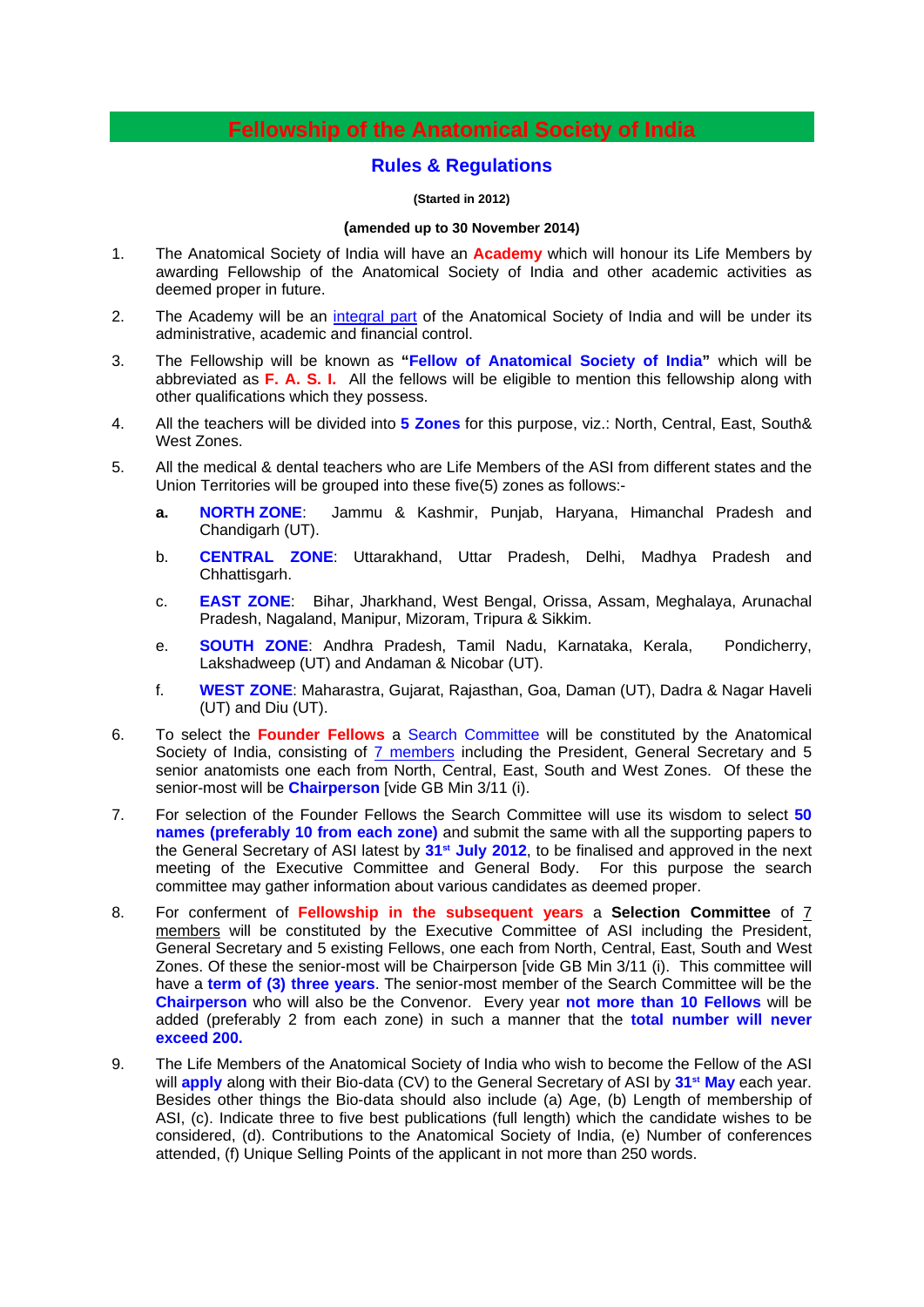- 10. The application must be proposed and seconded by at least two (2) existing Fellows on the proforma to be obtained from the office of the General Secretary of ASI or could be down loaded from the Website of the ASI. Some more Fellows may support the nomination of the candidate (optional).
- 11. All the nominations received by the Gen. Secretary by  $31<sup>st</sup>$  May will be forwarded to the Selection Committee. The Selection Committee which will send its recommendations with all the supporting papers to the General Secretary of the ASI latest by **15th October** each year.
- 12. The names of the Fellows as submitted by the Selection Committee will be final which will be informed to Executive Committee and the General Body in its next meeting.
- 13. The Fellow will pay a fee of **Rs 5,000/-** only to the ASI. The money will be sent as a Demand Draft/ Multicity cheque in favour of the "**Treasurer, Anatomical Society of India**", payable in the city where the Treasurer ASI bank account is located, by  $15<sup>th</sup>$  of March of next year. The Fellowship will be conferred only after the receipt of the fee.
- 14. Each Fellow will be allotted a **Fellowship Number w**hich will be unique having 12 characters.*viz., 0023-04-2012.*

*First four digits will be of serial numbers starting from 0001, followed by a dash, then two digits*  will be of the zones starting from 01, followed by a dash, and thenthe last four digits will be of *the year starting from 2012.* 

*Zone -01will be NORTH, Zone-02 will be CENTRAL, Zone-03 will be EAST, Zone-04 will be SOUTH and Zone-05 will be WEST.* 

This fellowship number will always be referred in all the correspondence.

15. The Fellowship will be conferred in the next annual conference of the Anatomical Society of India during the Inaugural function. **The Fellowship will include a Certificate (with citation)** to be signed jointly by the President, General Secretary and the Treasurer of the ASI and a Stoll.

### **LIST OF FELLOWS**

### **FOUNDER FELLOWS - 2012**

| <b>SI.No</b>   | <b>NAME</b>           | <b>PLACE</b>  | <b>ZONE</b>  | <b>FELLOWSHIP NO.</b> |
|----------------|-----------------------|---------------|--------------|-----------------------|
|                | 1.Dr. Chandrama Anand | Khanyara      | <b>North</b> | $0001 - 01 - 2012$    |
|                | 2.Dr. Molly M.Paul    | Ludhiana      | North        | 0002---01--2012       |
|                | 3. Dr. Usha Dhall     | <b>Rohtak</b> | <b>North</b> | $0003 - 01 - 2012$    |
|                | 4. Dr. Ashok Sahai    | Agra          | Central      | $0004 - 02 - 2012$    |
|                | 5. Dr. A.K.Srivastava | Lucknow       | Central      | $0005 - 02 - 2012$    |
|                | 6. Dr. Gayatri Rath   | New-Delhi     | Central      | $0007 - 02 - 2012$    |
|                | 7. Dr. D.R.Singh      | Lucknow       | Central      | $0006 - 02 - 2012$    |
| 8. Dr. G.P.Pal |                       | Indore        | Central      | $0008 - 02 - 2012$    |
|                | 9. Dr. G.S.Longia     | <b>Bhopal</b> | Central      | $0009 - 02 - 2012$    |
|                | 10. Dr.Madhur Gupta   | <b>Delhi</b>  | Central      | $0010 - 02 - 2012$    |
|                | 11. Dr.M.C.Vaidya     | New-Delhi     | Central      | $0011 - 02 - 2012$    |
|                | 12. Dr.Mandvi Singh   | Varanasi      | Central      | $0012 - 02 - 2012$    |
|                | 13. Dr. N.K.Mehra     | New-Delhi     | Central      | $0013 - 02 - 2012$    |